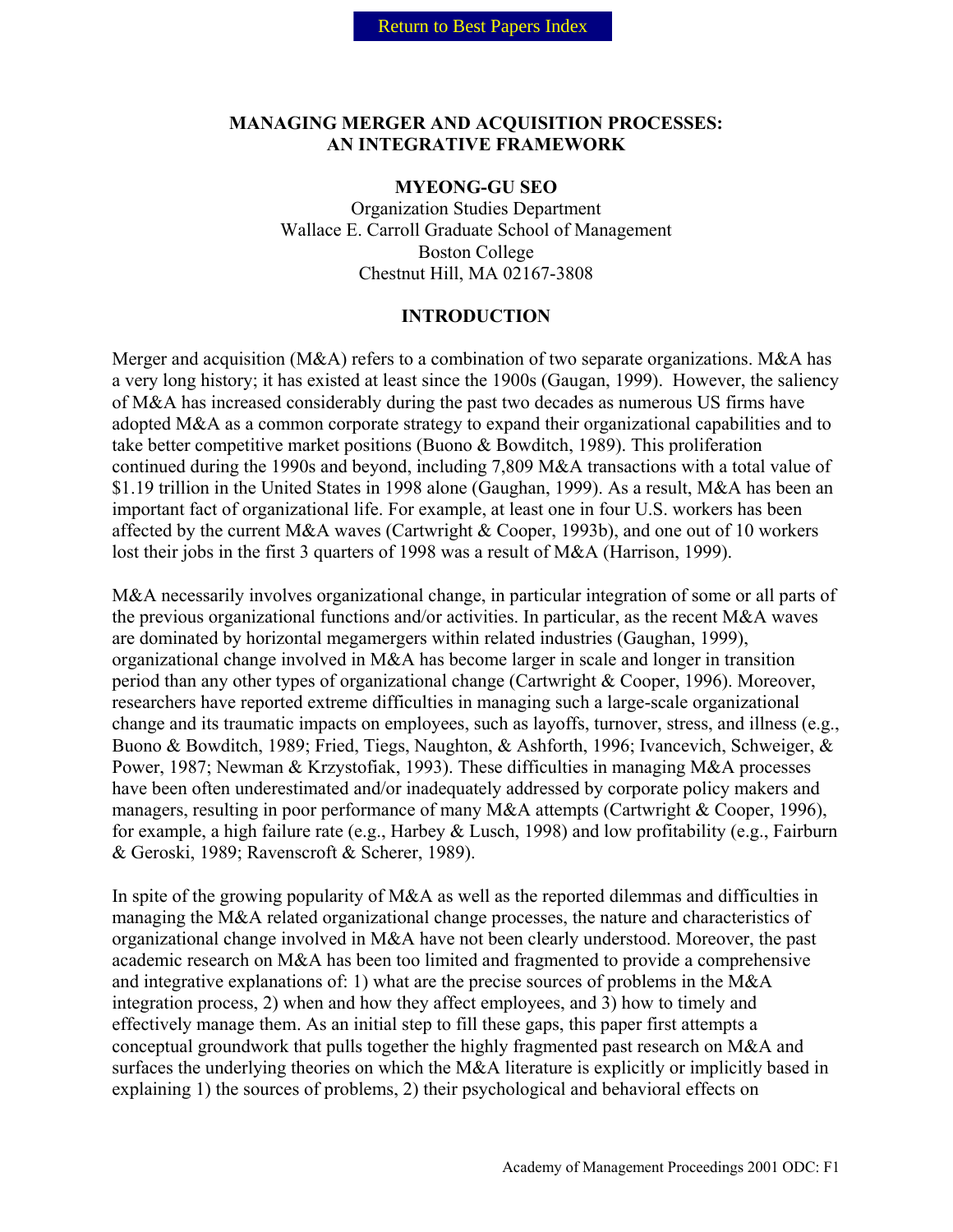employees, and 3) the related prescriptions in the M&A implementation processes. Then, those underlying theories are integrated into one conceptual framework, which delineates when and how the predictors of different theoretical roots have differential effects on employees' psychological and behavioral responses in the different stages of the M&A integration process.

# **SIX UNDERLYING THEORIES IN MERGER AND ACQUISITION LITERATURE**

A careful examination of the theoretical roots in the existing M&A literature reveals six distinctive theories. Each theory identifies distinctive sources of problems that emerge during the M&A related organizational integration processes, predicts their psychological and behavioral effect on employees, and suggests relevant prescriptions to prevent and/or address the problems.

# **Anxiety Theory**

Many researchers argue that because M&A usually involves a large-scale organizational change with substantial uncertainty, people predict its possible negative impact on their future jobs and careers – often the worst scenario – even before actual integration occurs (e.g., Ivancevich, et al., 1987; Rentsch & Schneider, 1991). They also suggest that it may increase employee anxiety, which in turn, reduce productivity and generate various survival-seeking behaviors. Research suggests that employees generally experience a high degree of anxiety when facing the possible occurrence of M&A (e.g., Cartwright & Cooper, 1993b; Ivancevich, et al., 1987). On the other hand, some authors suggest that not only the degree but also the duration of uncertainty and anxiety can be a major source of employee stress during M&A (e.g., Cartwright & Cooper, 1996; Ivancevich, et al., 1987). They argue that prolonged anxiety and stress can cause various psychological and physical illness and lack of motivation to go through M&A transition.

## **Social Identity Theory**

M&A typically involves abandoning the old organizational identity, interacting with a different organization and its organizational members, and creating a new organizational identity. Social identity theory (e.g., Ashforth & Mael, 1989; Kramer, 1991) suggests that this may cause serious problems. As much as employees identify themselves to their previous organization, when facing M&A, they are likely to feel a profound sense of loss, anger, and grief, which lead to refusing the acceptance of change (Buono & Bowditch, 1989; Schweiger, et al., 1987). As the organizational integration process proceeds, people are also likely to develop strong ingroup/outgroup biases causeing various inter-organizational conflicts, or even engage in acts of rejection and noncompliance to the acquiring firm (Elsass & Veiga, 1994; Haunschild, et al., 1994).

## **Acculturation Theory**

 M&A also involves combing two distinctive organizational cultures or imposing one over the other. Therefore, employees, especially from the acquired firm, are likely to experience significant stress and tension in interacting with and adjusting to a new organizational culture (e.g., Cartwright & Cooper, 1993a; Mirvis & Mark, 1992). Acculturation theory, which is originated from anthropology and cross-cultural psychology, provides useful explanations about this source of stress and tension (e.g., Elsass & Veiga, 1994; Nahavandi & Malekzadeh, 1988). It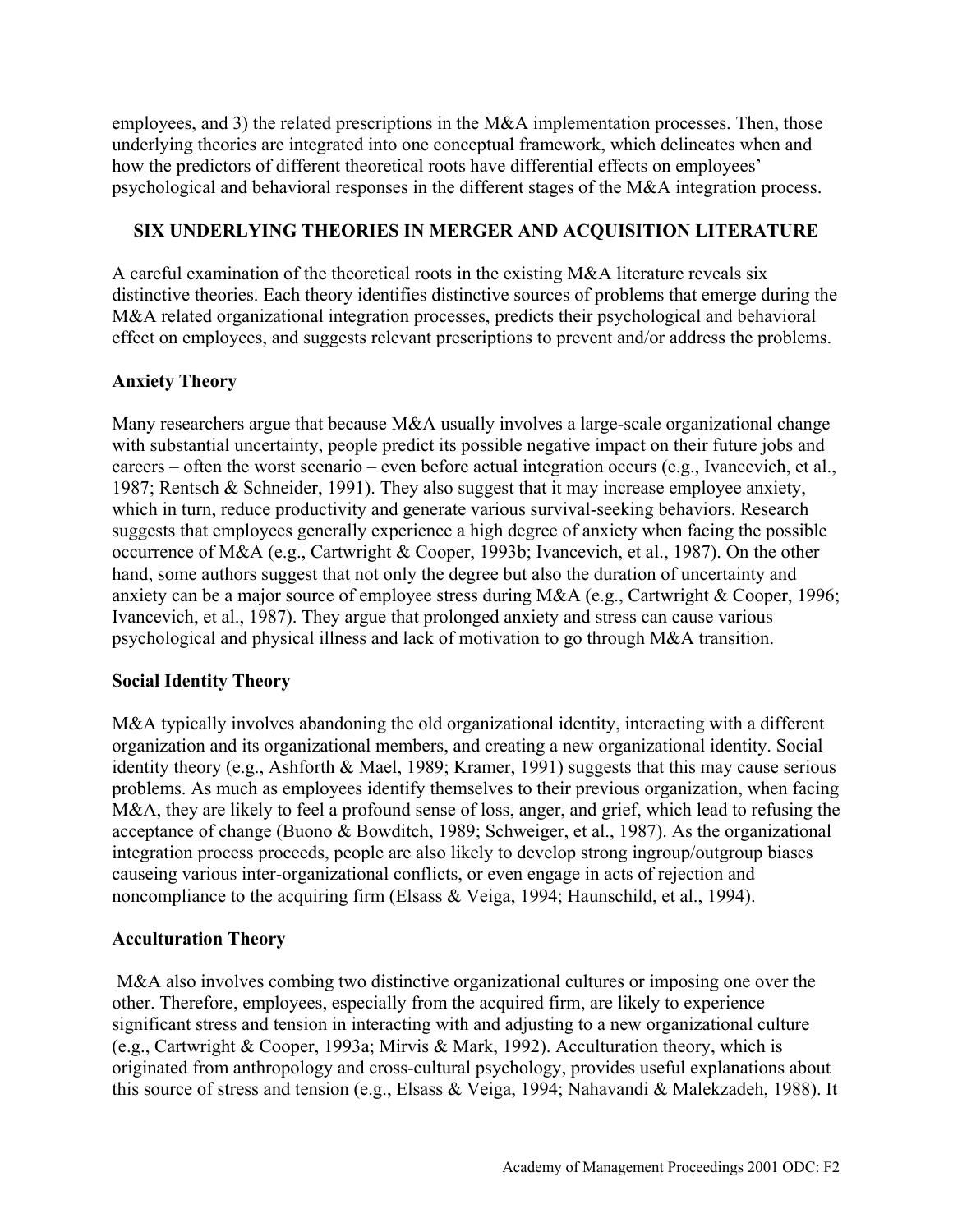predicts that acculturation tensions and conflicts will be highest when organizational members' desire to maintain their separate culture is strong but the forces of organizational integration are also strong (related-horizontal M&A).

# **Role Conflict Theory**

Researchers also report that the M&A integration process often involves disrupting the existing cultural, structural, and job arrangements and creating new arrangements, and that employees may experience high degrees of ambiguity, confusion, and conflict regarding their cultural, structural, and job-related roles in the new organizational environments (e.g., Buono & Bowditch, 1989; Marks & Mirvis, 1992). Role conflict theory suggests that this role ambiguity and conflict is another viable source of stress, which may lead to lower work motivation and job dissatisfaction (e.g., Igbaria & Guimaraes, 1993; Sims & Szilagyi, 1975).

## **Job Characteristics**

Some researchers, based on job characteristics theory (Hackman & Oldham, 1975), suggest that changes in employees attitude and behavior following a M&A may largely reflect how favorably or unfavorably their job-related elements – such as job characteristics, career paths, work relationships, status differences, geographic transfer, and job security – are changed after the merger (e.g., Newman & Krzystofiak, 1993; Schweiger & Walsh, 1990). In other words, M&A is nothing more than other types of large-scale organizational change and employees' attitudes and behaviors may not be changed unless M&A affects their job environments. It has been generally suggested that perceived or actual job characteristics decline after merger (e.g., Buono, et al., 1985; Newman & Krzystofiak, 1993). Moreover, Newman and Krzystofiak (1993) found that this decline accompanies substantial drop in employees' job satisfaction and commitment.

## **Organizational Justice Theory**

M&A often involves important decisions regarding reselecting and displacing employees. Organizational justice theory provides important insights regarding how these decisions can affect the surviving employees' perceptions and behaviors. It predicts that employees may pay a close attention to how those decisions are made and how people are treated during the M&A integration period (e.g., Greenberg, 1987), and that to the degree to which they perceive unfairness in either the process or the outcome of those decisions, their satisfaction, commitment, trust, and intention to stay may decrease accordingly (Dailey & Kirk, 1992; McFarlin  $&$ Sweeney, 1992). M&A researchers also consistently reports that employees' perceived fairness of how both survived and displaced employees are treated influences their attitude (psychological withdrawal) and behavior (turnover) after merger (e.g., Gutknecht & Keys, 1993; Mirvis & Marks, 1992; Schweiger, et al., 1987; Fried, et al., 1996).

## **AN INTEGRATIVE CONCEPTUAL FRAMEWORK**

Although the theoretical clarification discussed above is an important first step, it is still not sufficient to have more integrative and comprehensive understanding of the M&A related organizational change processes. To do so, it is necessary to further develop a theoretical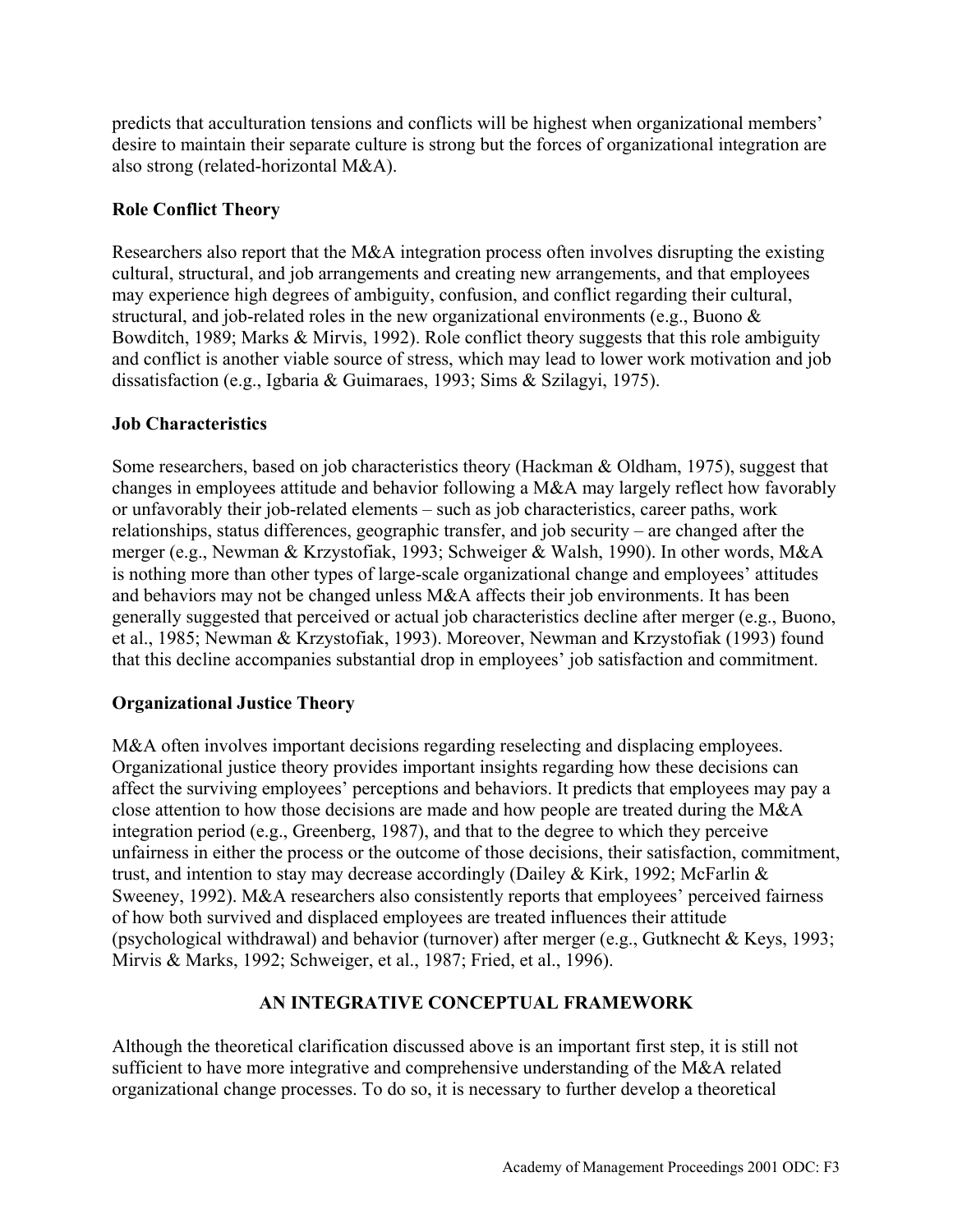framework that explains the interrelationships among those six distinctive theories, in particular, when and how each of these theories exercises its explanatory power during the organizational change processes. This paper attempts to integrate the six underlying theories based on a temporal variable, the stage of the M&A integration processes. In particular, combining the stage models of Buono and Bowditch (1989), Ivancevich and his colleagues (1987), and Marks & Mirvis (1992), this paper presents a four-stage model of M&A integration process and provides explicit explanations of how the theoretical variables identified above may have differential impacts on employees' psychological and behavioral outcomes at each stage. Table 1 summarizes those differential effects.

Table 1 about here.

#### **Pre-merger Stage**

This stage consists of various M&A related considerations and discussions, but such discussions are likely to be confined to top managers and executives (Buono & Bowditch, 1989). Although those discussions are usually attempted in secrecy, various rumors often occur through information leaks by internal negotiators or external financial experts (Ivancevich, et al., 1987), which make employees very uncertain and anxious about the impending event and their future (Bastien, 1987: Buono & Bowditch, 1989). As both organizations approach more formally and the possibility of merger becomes more apparent, more detailed speculation on possible detailed organizational change often surfaces (Ivancevich, et al., 1987), which in some cases (hostile takeover or horizontal merger), substantially increase employees' uncertainty and anxiety (Ivancevich, et al., 1987). Therefore, while all other sources of stresses are still unaffected, only the anxiety and uncertainty related stress is likely to be substantially high in this stage. However, the organizations are likely to be relatively stable at this stage (Buono & Bowditch, 1989).

#### **Initial Planning and Formal Combination Stage**

Once the merger is officially announced and it becomes reality, the level of anxiety may reach the highest level (Buono & Bowditch, 1989). People are likely to be preoccupied with what the deal means for their jobs, livelihood, and career (Marks & Mirvis, 1992). However, this source of stress may be substantially reduced when important decisions are made and announced regarding which departments or units are affected by the merger and who should leave and who should stay (Marks & Mirvis, 1992). However, other sources of stress and conflict are likely to get into play in this stage. First, as the formal organizational entities no longer exist and as employees experience or anticipate loss of their old jobs and/or valued co-workers, employees are likely to feel strong sense of loss, grief, and even anger (Ivancevich et al., 1987). Second, this loss of identity and valuable past may foster developing strong antagonism and biases towards the other organizational members, who are often perceived as "invading enemies" (Buono & Bowditch, 1989). Especially, as intensive interactions between the two organizational members start through various joint committees or inter-organizational teams, inter-group biases and conflicts are likely to be reinforced especially when making decisions on such controversial issues as who should lead and staff the newly combined departments (Buono & Bowditch, 1989;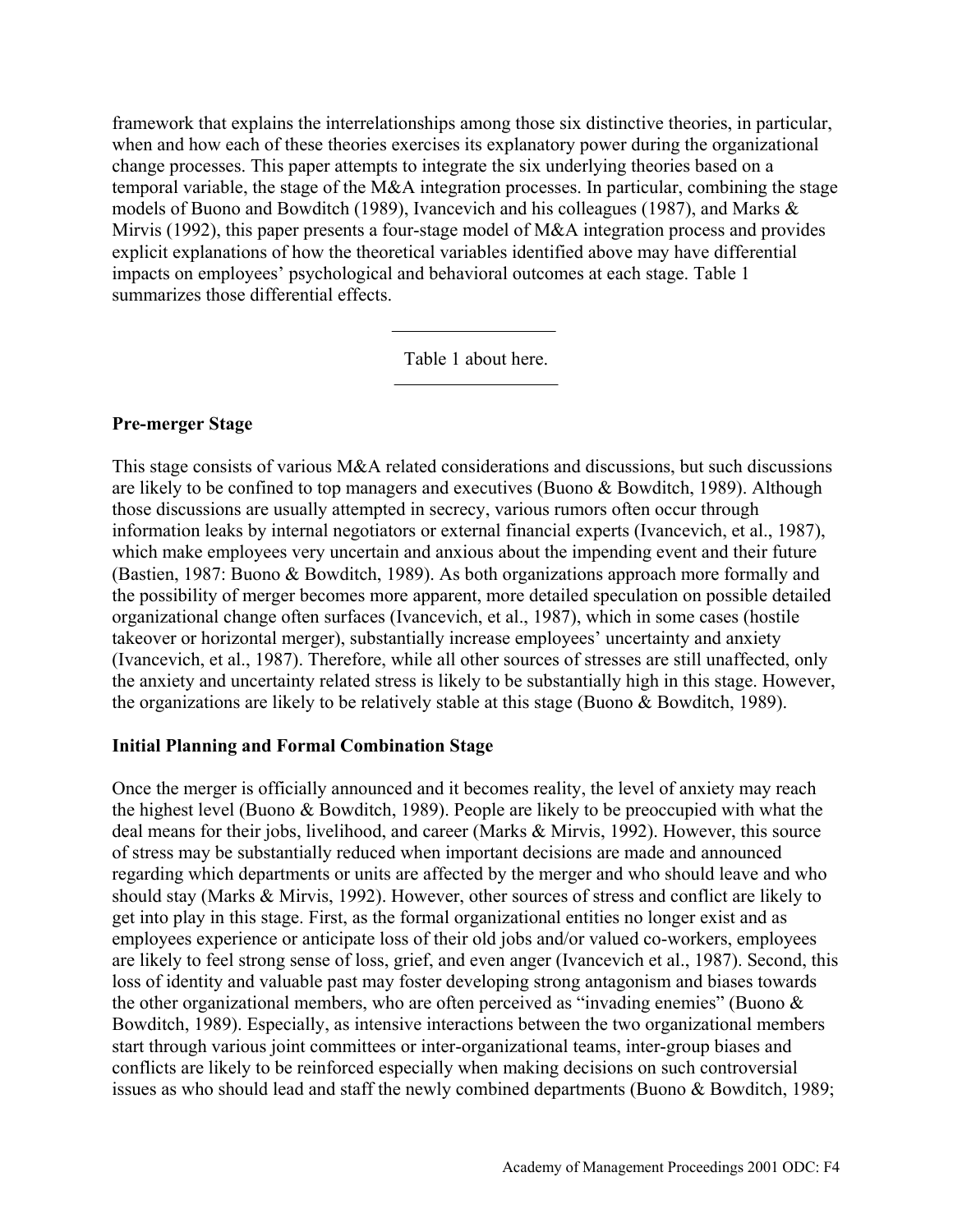Marks & Mirvis, 1992). Third, these inter-organizations conflicts are likely to be escalated, as they clash in cultural differences (Buono & Bowditch, 1989; Marks & Mirvis, 1992). Various culture-related misunderstandings and stereotypings may erupt in this period (Marks & Mirvis, 1992). The degree of perceived cultural difference may increase employees' reluctance and defensiveness to M&A initiatives (Cartwright & Cooper, 1993a; Elsass & Veiga, 1994). Finally, employees are likely to observe how various controversial decisions are made in the newly combined organization, particularly decisions on employee selection and displacement (Gutknecht & Keys, 1993; Ivancevich, et al., 1987), and their perceptions of unfairness may start to have serious negative impact on employees' satisfaction and further commitment (Dailey & Kirk, 1992; Fried, et al., 1996; McFarlin & Sweeney, 1992).

#### **Operational Combination Stage**

This stage involves actual integration of organizational functions and operations, which sometimes takes years (Buono & Bowditch, 1989). First of all, the inter-group conflicts and the culture clash, both of which were mostly confined in top management and joint committees in the previous stage, are likely to spread to the entire organization, as the combination of day-today operations unfolds (Marks & Mirvis, 1992). The battlegrounds are often decisions over new job assignments and role negotiations in the combined work units (Marks & Mirvis, 1992). Second, role ambiguity may become a new viable source of stress at this stage. At this stage, employees are likely to experience a high level of role ambiguity as virtually all aspects of their jobs – their tasks, bosses, responsibilities, co-workers, and expectations – need to be reestablished and renegotiated (Marks & Mirvis, 1992). This process can be very stressful to employees, because the process is often highly political and there is sometimes little information and directions available (Buono & Bowditch, 1989). Third, the results of these job reassignments can make substantial impact on employees. Employees who perceive that the characteristics and environments of their jobs are worse than those of their previous jobs are less likely to commit themselves to the newly combined organization (Newman & Krzystofiak, 1993). Besides, there are three other sources of problems still influencing or starting to influence employees' reactions at this stage, although they may not be as strong as the four predictors discussed above. Employees are still likely to mythologize their old organizations and old jobs, and to mourn over the unfairly lost co-workers (Marks & Mirvis, 1992). They may still feel uncertain and anxious about their new tasks and responsibilities (Marks & Mirvis, 1992). Moreover, if employees have gone through more than a couple of years of unsettled situations, a new source of stress – prolonged uncertainty and anxiety – is likely to be get involved, causing various mental and physical illness and lack of motivation (Cartwright & Cooper, 1996; Ivancevich, et al., 1987).

#### **Stabilization Stage**

The final stage is the consolidation process as the operational integration is completed. As tasks and roles are stabilized and new routines emerge, most of the stress-generating causes may gradually disappear. However, it is also likely that several of them still remain influential at the stage. First, cultural and psychological integration usually takes longer than any other integration (Buono & Bowditch, 1989). Thus, employees may need more time for cultural adjustment even after operational integration. Second, the stabilization of employees' new job characteristics, if they are worse than the previous ones, may also have an enduring effect on their job satisfaction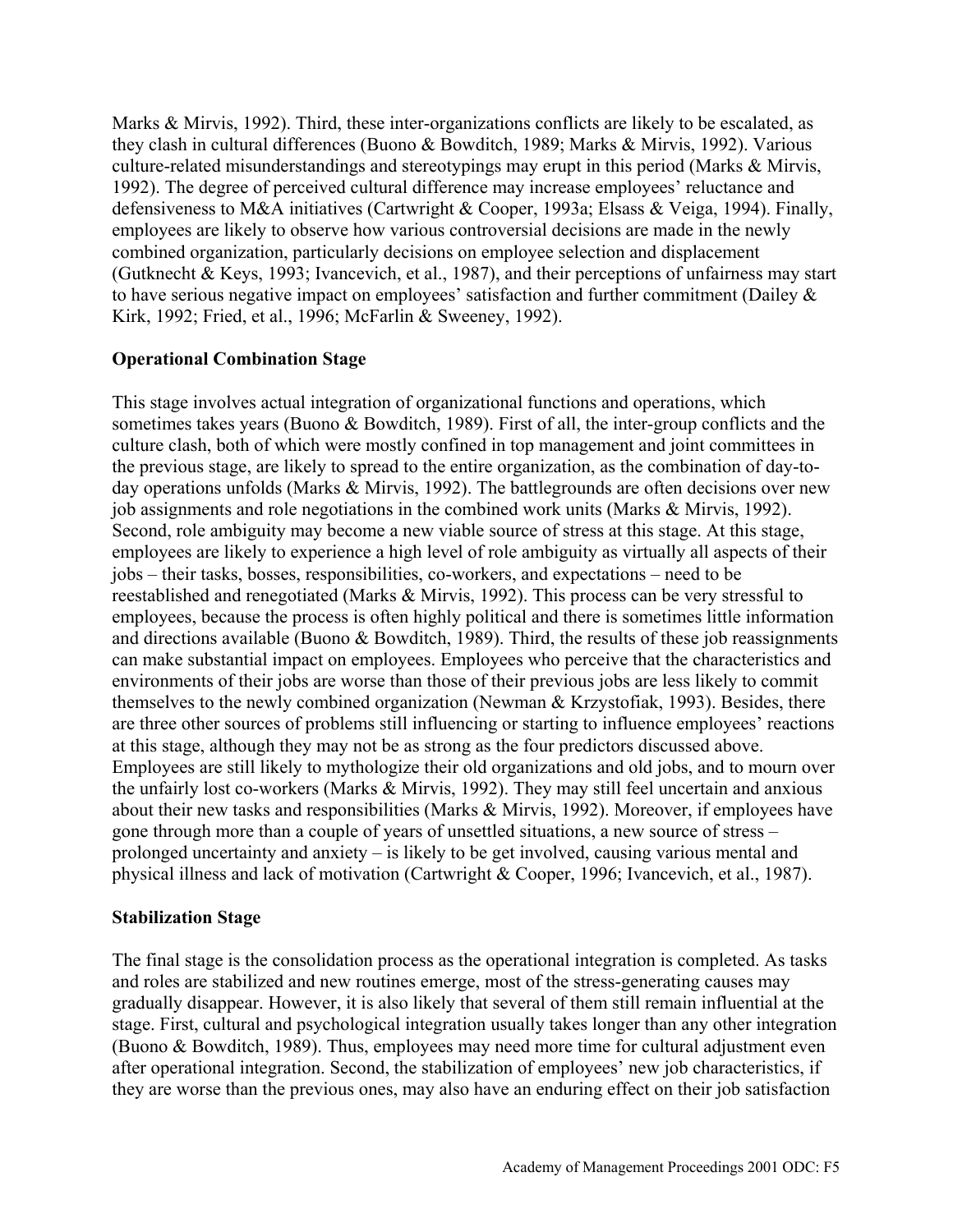and commitment (Hackman & Oldham, 1975). Third, if the perception of procedural and distributive injustice may have destroyed the basic trust with the new management, it seems also difficult to reestablish in a short run (Dailey & Kirk, 1992; McFarlin & Sweeney, 1992). Thus, once adopted, this negative perception may also have a dragging negative effect on employees' job satisfaction and commitment at this stage. Finally, prolonged anxiety and uncertainty, if not adequately handled in the previous stage, are likely to increase their negative effect on employees' mental and physical health.

#### **DISCUSSIONS**

This paper may provides a useful conceptual ground on which the nature and characteristics of organizational change involved in mergers and acquisitions – its uniqueness and complexity, in particular – can be theoretically explained and understood. This theoretical clarification is also a necessary step for further theoretical development and empirical investigation on this increasingly important type of organizational change. Furthermore, the integrative framework in this paper can be used as useful practical guidelines for developing, organizing, and implementing various organizational practices and activities to timely and effectively manage the M&A related organizational change processes.

| Different Sources of Problems in Different Integration Stages of Mergers and Acquisitions |                             |                                       |                                   |                                     |                        |
|-------------------------------------------------------------------------------------------|-----------------------------|---------------------------------------|-----------------------------------|-------------------------------------|------------------------|
|                                                                                           |                             | Stages of the M&A integration process |                                   |                                     |                        |
| <b>Theory Basis</b>                                                                       | Sources of<br>Problems      | Pre-merger<br>stage                   | Initial<br>planning<br>and formal | Operational<br>combination<br>stage | Stabilization<br>stage |
|                                                                                           |                             |                                       | combination                       |                                     |                        |
| Anxiety theory                                                                            | Uncertainty $\&$<br>Anxiety | Medium-<br>high                       | High-<br>medium                   | Low                                 | Low                    |
|                                                                                           | Prolonged<br>anxiety        | Low                                   | Low                               | Low-<br>medium                      | Low (High)             |
| Social identity<br>theory                                                                 | Loss of<br>Identity         | Low                                   | High-<br>dedium                   | Medium-<br>low                      | Low                    |
|                                                                                           | Inter-group<br>conflicts    | Low                                   | Medium-<br>high                   | High-<br>medium                     | Low                    |
| Acculturation<br>theory                                                                   | Acculturation               | Low                                   | Medium                            | High                                | Medium-low             |
| Role conflict<br>theory                                                                   | Role<br>ambiguity           | Low                                   | Low                               | High-<br>Medium                     | Low                    |
| Job<br>characteristics                                                                    | Job changes                 | Low                                   | Low                               | Medium-<br>high                     | Medium-low             |
| Organizational<br>justice theory                                                          | Unfair<br>treatment         | Low                                   | Medium-<br>high                   | Medium                              | Medium-low             |

## **REFERENCES ARE AVAILABLE FROM THE AUTHOR**

TABLE 1